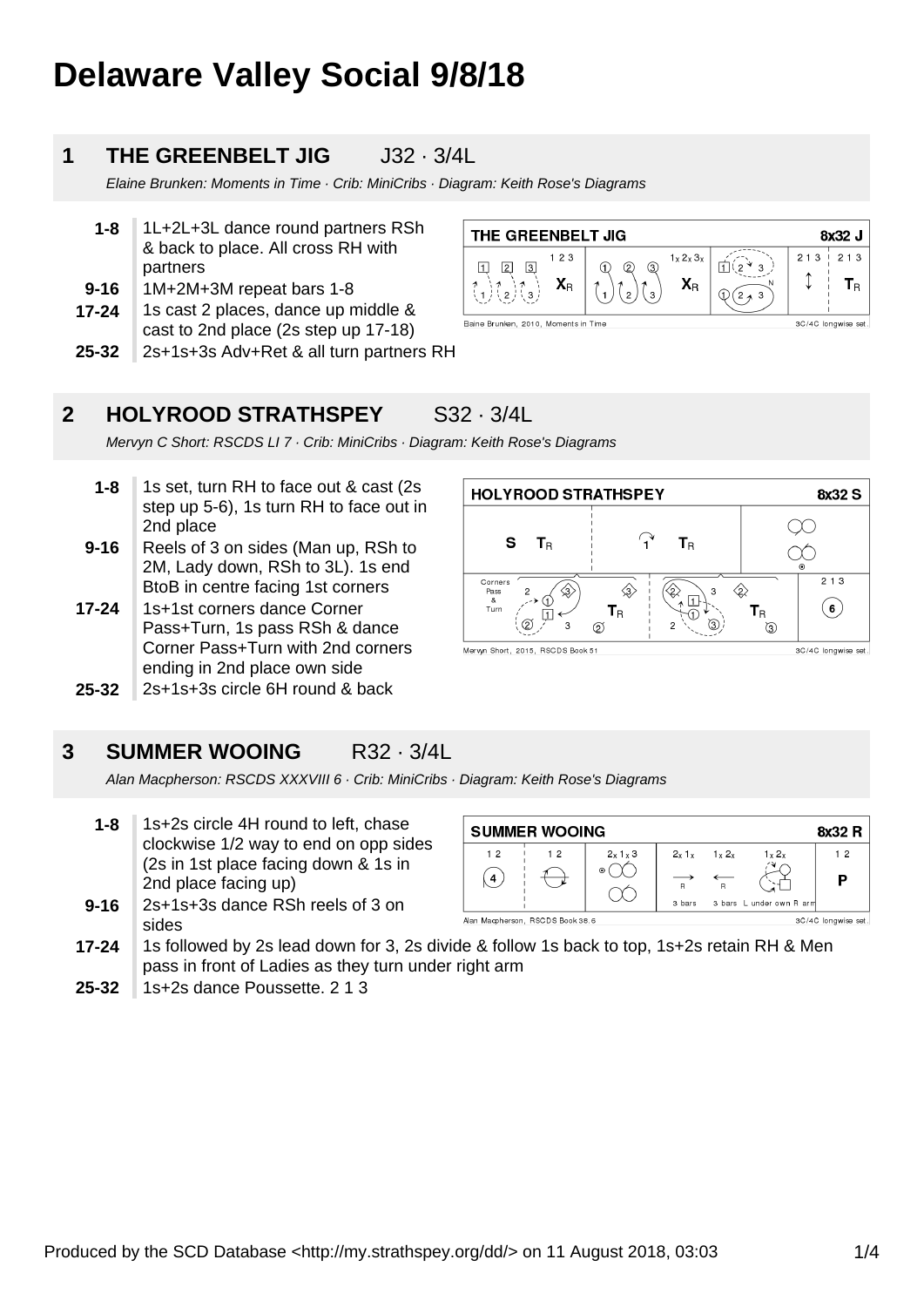# **4 THE LUCKENBOOTH BROOCH** J32 · 3/4L

**LUCKENBOOTH BROOCH** 

 $\mathcal{D}$ 

3

John Bowie Dickson: Reels and Wheels (CD booklet) · Crib: MiniCribs · Diagram: Keith Rose's Diagrams

- **1-8** 1s in prom hold (Lady on Man's left) dance reel of 3 with 2s (RSh to 2M) & end facing 3M
- **9-16** 1s dance reel with 3s (RSh to 3M) ending with 1s dancing across to Men's side

### $\left( \frac{1}{2} \right)$  $\overline{\mathfrak{p}}_3$  $\circled{2}$  $\Theta$ John Bowie Dickson, Glendarroch Sheet 28

 $\overline{2}$ 

- **17-24** 1M casts up & 1L dn into centre & dance out Ladies side, 1M cast up & 1L dn to end 1M b'tw'n 2s facing dn & 1L+3s face up as 2s+3s dance R&L
- **25-32** 2s+1s+3s set twice, 1s turn RH 1.3/4 times to 2nd places

### **5 THE BRAES OF TULLIEMET** S32 · 3/4L

RSCDS VII 12 · Crib: MiniCribs · Diagram: Keith Rose's Diagrams

- **1-8** 1s set & cast 1 place, cross RH & cast down 1 place on opposite sides
- **9-16** 3s+1s dance 4H round to left, 1s lead up to top & cast on opposite sides to face 1st corners
- **17-24** 1s set & turn 1st corner, set & turn 2nd corner



 $2.3$ 

**RL** 

8x32 J

 $\mathbf{T}_{\mathsf{R1}^3}$ 

time Tr

**25-32** 1s dance reels of 3 on opposite sides giving LSh to 1st corners & cross RH to 2nd place on own sides

### **6 THE HIGHLAND RAMBLER** R40 · 3/4L

Roy Goldring: Silver Jubilee 25 - Leeds Branch · Crib: MiniCribs · Diagram: Keith Rose's Diagrams

- **1-8** 1s dance in & cast to 2nd place, dance RH across with 3s
- **9-16** 2s+1s dance LH across, 1L followed by partner cast up round 2L & dance down middle to 1L between 3s & 1M between 2s
- **17-24** 1s+2s+3s dance down the middle & back
- **25-32** 1M followed by partner cast down round 2L to 2nd places on own side & turn RH
- **33-40** 2s+1s+3s circle 6H round & back

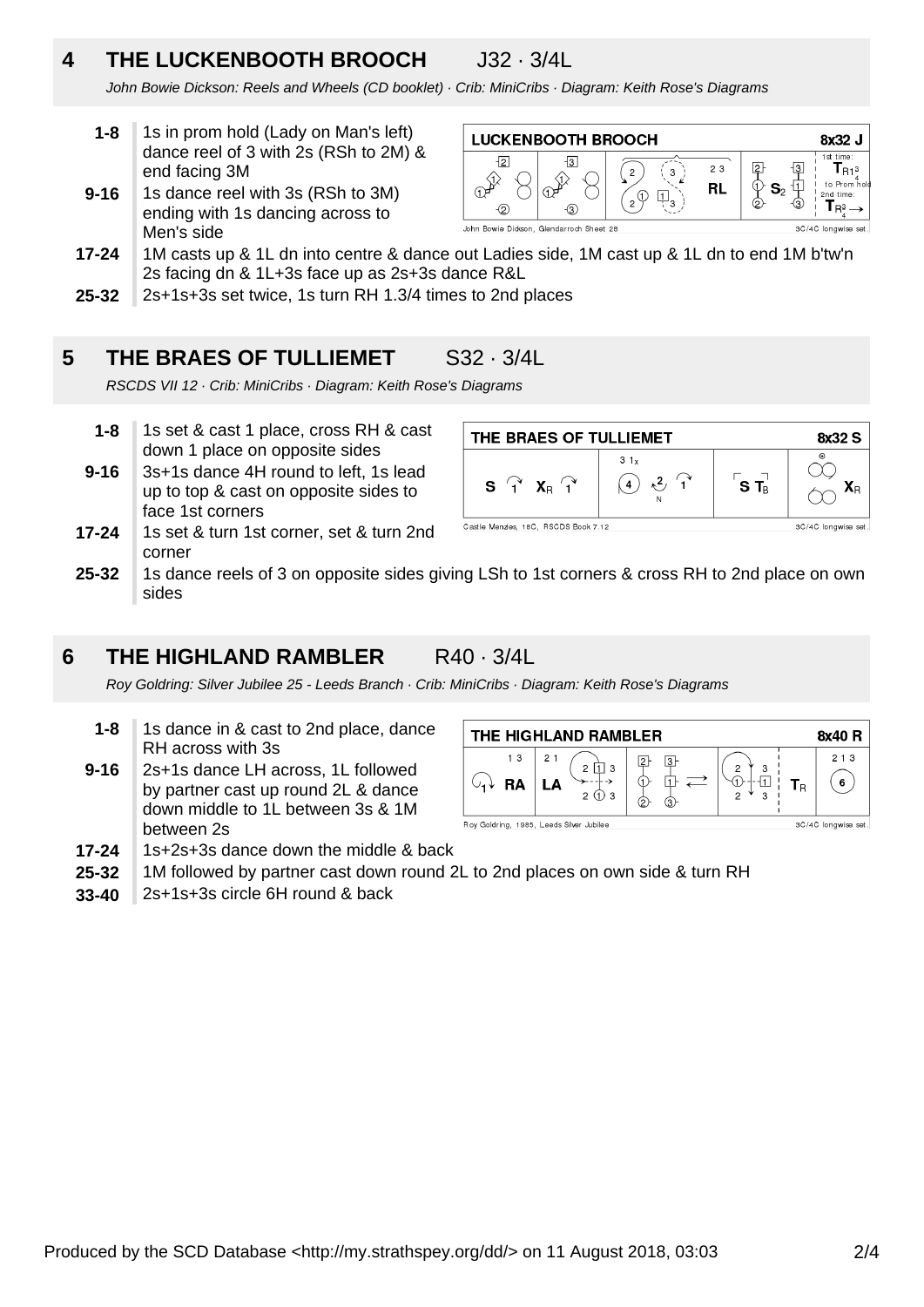### **7 A CAPITAL JIG** J32 · 3/4L

Tine E MacKay: Magazine Dances 2005-2009 · Crib: MiniCribs · Diagram: Keith Rose's Diagrams

- **9-16 1-8** 1s+2s Set & Rotate & end 1s facing up, 2s down: Set, rotate singly & dance on 1 place clockwise, change places RH on sides & dance on 1 place to own sides (1s in 2nd place facing up) 1s dance reels of 3 on own sides (RSh
- to 2s)
- **17-24** 1s set & turn 3/4 RH to face own sides, 1s dance LH across (1L with 2s, 1M with 3s) to end 2nd place opposite sides



**25-32** 1s set & turn 3/4 RH to face opposite sides, 1s dance LH across (1M with 2s, 1L with 3s) ending 2nd place own sides

### **8 BALMORAL STRATHSPEY** S32 · 4/4L

John A Charles: RSCDS XXII 3 · Crib: MiniCribs · Diagram: Keith Rose's Diagrams

- **1-8** 1s+2s & 3s+4s dance R&L
- **9-16** 1s+2s & 3s+4s set & dance RH across 1/2 way, set & cross RH to own sides. 2 1 4 3

| <b>BALMORAL STRATHSPEY</b><br>4x32 S |                     |                   |  |               |  |  |
|--------------------------------------|---------------------|-------------------|--|---------------|--|--|
| 12 34                                | 1234                | $2x$ 1 x 4 x $3x$ |  | 143           |  |  |
| RL                                   | S RA                | S X <sub>R</sub>  |  |               |  |  |
|                                      |                     |                   |  | 2 3 4 1<br>to |  |  |
| John A Charles, RSCDS Book 22.3      | 4C/4C longwise set. |                   |  |               |  |  |

- **17-24** All dance reel of 4 on own sides, 2s end in 1st place on sides, Bar 24 1s+4s+3s all dance into centre towards partner ready for ...
- **25-32** 1s+4s+3s (bottom 3 couples) dance Allemande (2s in top place stand)

### **9 THE KENORA REEL** R32 · 3/4L

John Drewry: Bankhead Book Part 2 · Crib: MiniCribs · Diagram: Keith Rose's Diagrams

- **1-8** 1s cross down & dance reflection reels of 3 on opposite sides, 1s+3s end facing in the middle (1s face down & 3s up)
- **9-16** 1s+3s dance Ladies Chain & all end in circle formation

THE KENORA REEL 8x32 R  $\overline{13}$  $3x 2x 1$  $3 - 3$  $\curvearrowright$ G Ş<br>&  $2$  R  $\circledcirc$  $X_{\rm D}$ <sup> $\prime$ </sup><sub>1</sub>  $\curvearrowright$ Æ Petronella ⊙一立 Tandem John Drewry, 1992, Bankhead Book 2 3C/4C longwise set

- **17-24** 1s+3s set & Petronella-in-tandem to side as 2s cross RH & cast round to right, 1s+3s set & petronella to ends as 2s cross RH (up/down) & cast to right
- **25-32** 1s+2s+3s chase clockwise 1/2 way, 1s cross RH & cast 1 place